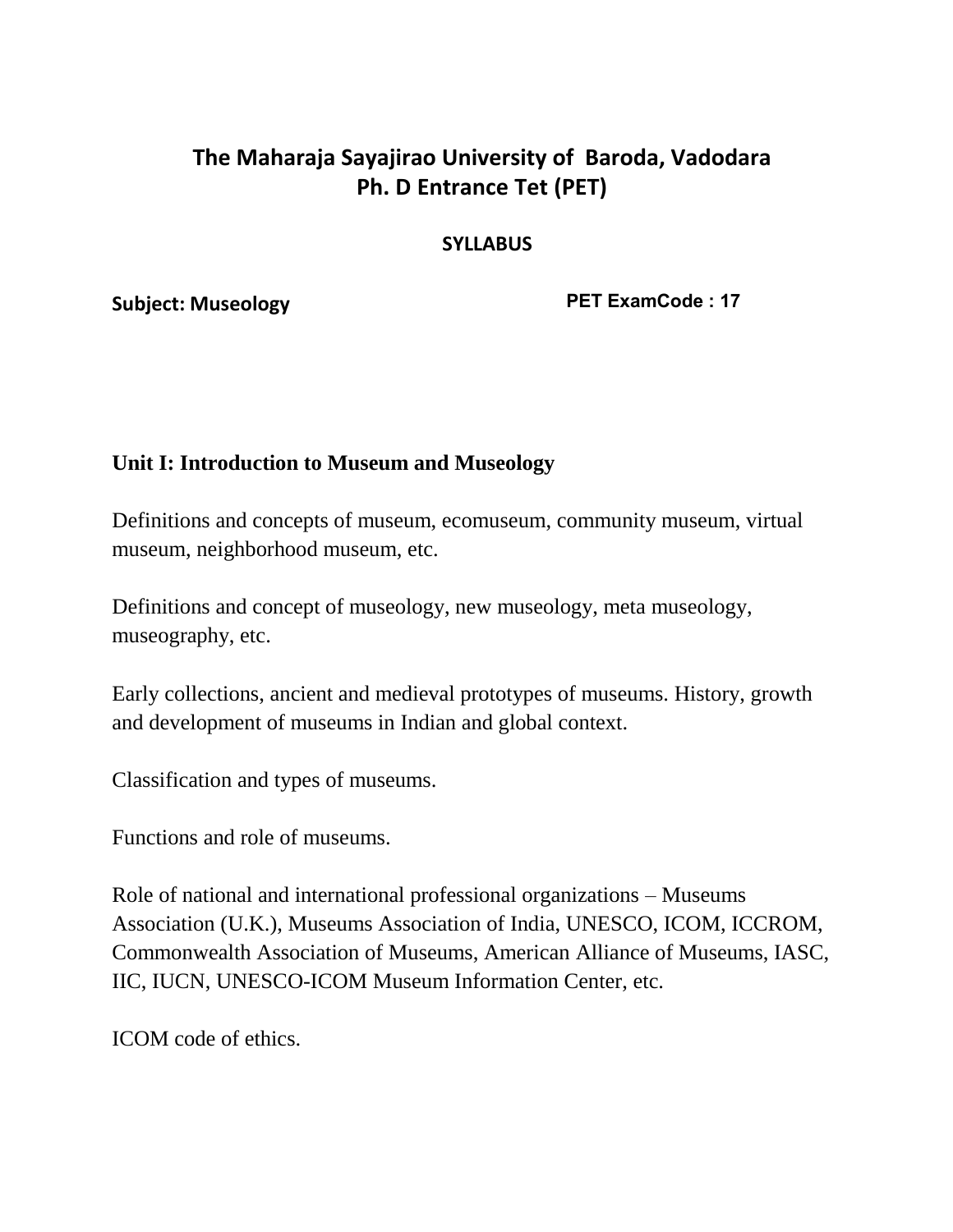### **Unit II: Collection Management**

Purposes of collecting. Scope of collections – tangible and intangible.

Ethics of collecting. Collection management policy including acquisitions,disposal, loaning, insurance, etc.

Methods of collecting tangible and intangible heritage.

Methods of authenticating museum objects.

Collection holding areas for tangible and intangible collections – accessibility, retrieval, storage systems and preventive conservation measures.

Collection security. Guidelines for handling, packing and transporting collections.

### **Unit III: Documentation and Research of Tangible and Intangible Collections**

Purposes of documenting museum collections

Ethics of documentation.

Documentation policy and procedures.

Types of documents – entry, accession, classified, and movement registers; index and catalogue cards. Digital documentation.

Numbering the objects – numbering systems, procedure of applying numbers on objects. Barcoding.

Documentation standards – format of various types of documents. Use of standard terminology. Concept of Object ID.

Objectives and scope of collection research. Models of collection research.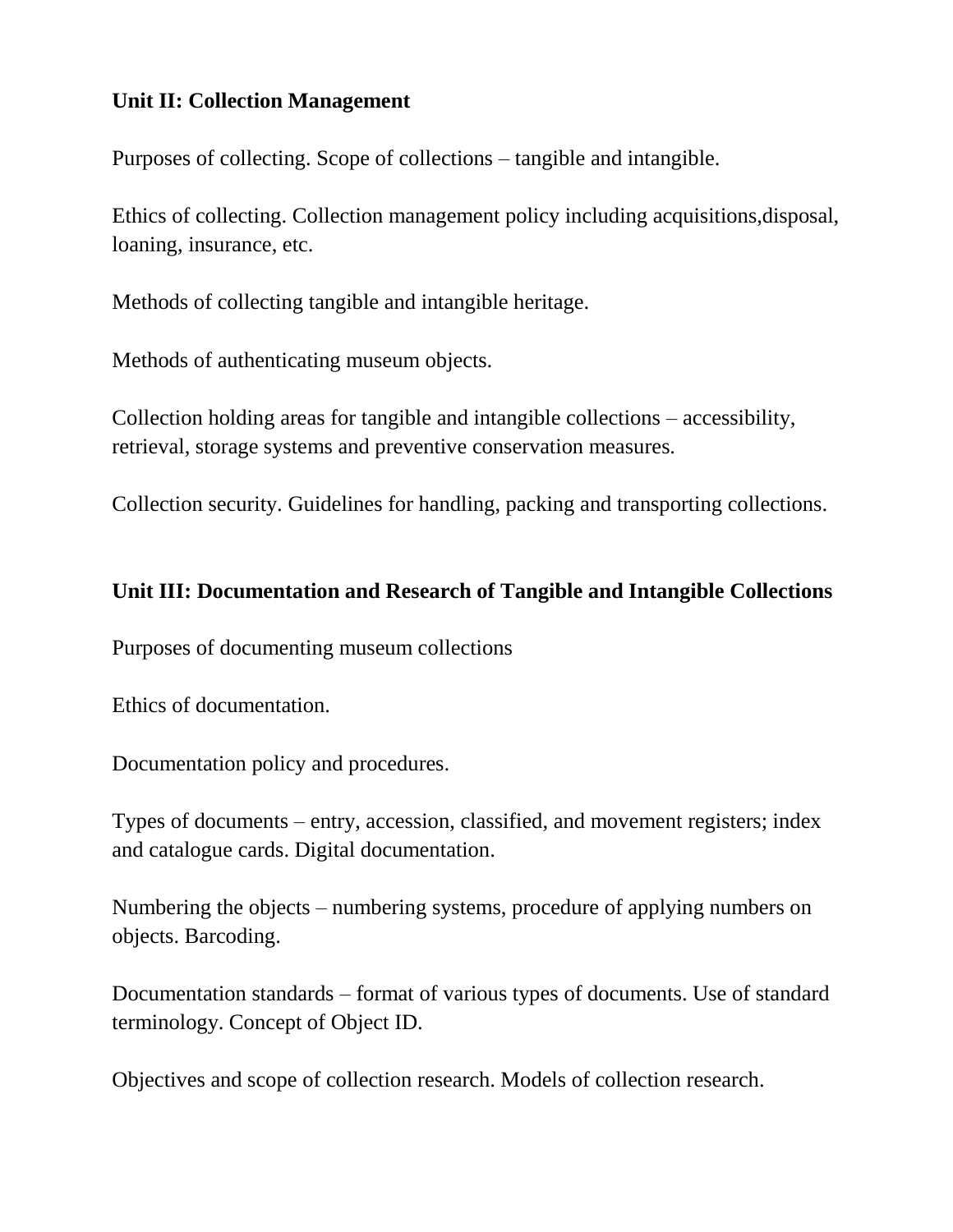### **Unit IV: Museum Exhibitions**

Museum exhibition as a communication system. Models of communication in the context of exhibitions.

Exhibition policy.

Ethics of exhibitions.

Types of exhibitions on the basis of duration, location, arrangement of objects/ specimen and purpose.

Components of exhibitions – objects/ specimen, communication media, text, exhibition furniture and accessories. Spatial and other relationships between exhibit components.

Exhibition text – Types of labels, assessing reading and comprehensibility of text, typography, designing and preparation of labels.

Exhibition lighting – Basic considerations while using light, types of light sources, different types of lamps, recent trends: fibre optics, track lighting, computer controlled lighting.

Planning and designing exhibitions – stages of planning; exhibition brief; using principles of design, ergonomics, colour, texture and light in exhibitions. Orientation. Circulation of visitors. Signage. Use of multi-media.

Designing exhibition furniture, dioramas, and historical settings.

Evaluation – front-end analysis, formative and summative evaluation.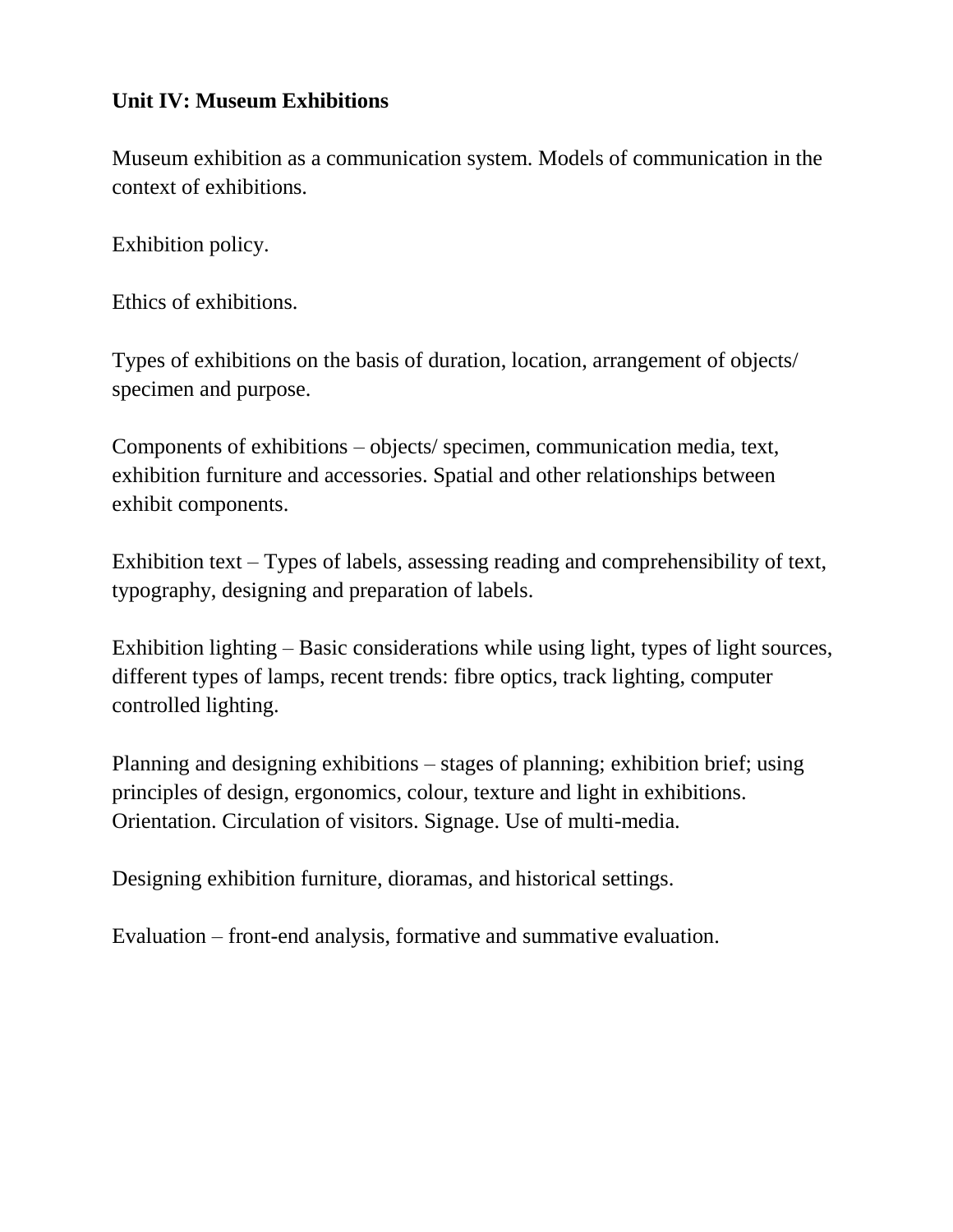# **Unit V: Museum Education, Interpretation and Publications**

Role and potential of museums in informal, non-formal and formal education/ learning.

Museums and life long learning. Barriers to learning in museums. Education versus interpretation.

Ethics of museum education.

Museum education policy. Theories of learning. Characteristics of learning in museums.

Various learning activities such as guides tours, lectures, talks, storytelling, workbooks, workshops, demonstrations, drama, role play, live interpretation, digital methods, etc. for different target groups.

Making learning opportunities accessible to persons with disabilities.

Museum extension services – travelling and mobile exhibitions, school loan kits, community programmes, excursions, field trips, heritage walks, etc. Extension through digital media.

Museum publication – purpose and types.

Feedback – purposes and methods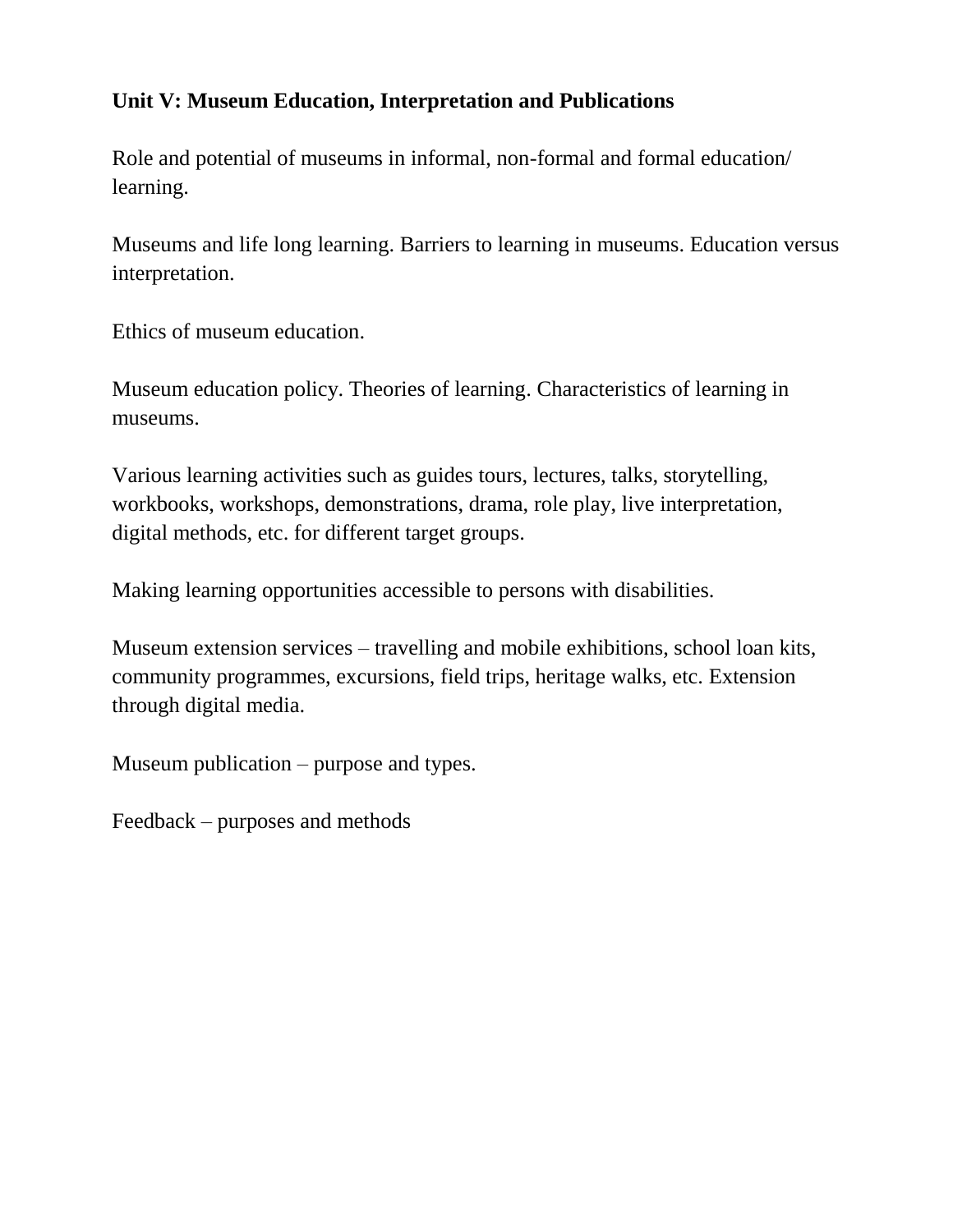# **Unit VI: Conservation of Collections -- Part I**

Definitions of conservation – preventive, remedial and restoration. Terminology used in conservation.

Nature and properties of material of collections – organic, inorganic and composite. Susceptibility of materials to different agents of decay.

Ethics of conservation.

Conservation policy. Conservation audit.

Causes and types of deterioration – environmental: effects of light, humidity, temperature and pollution; biological: fungi, insects, rodents and birds; human – carelessness, mishandling and wrong treatment; disasters: fire, flood, earthquake, arson, etc.

Preventive conservation: significance and effectiveness, and implementation in storage, exhibitions and transit through –

Environmental control – monitoring of light and UV radiations, R.H., Temperature and pollutants and application of control measures. Tools and equipments used in monitoring and control.

Integrated Pest Management – identification, control and termination of pests. Various fungicides, insecticides and rodenticides used in IPM. Good practices of Housekeeping and Rules of handling museum objects. Tools, materials and equipments used in housekeeping and handling.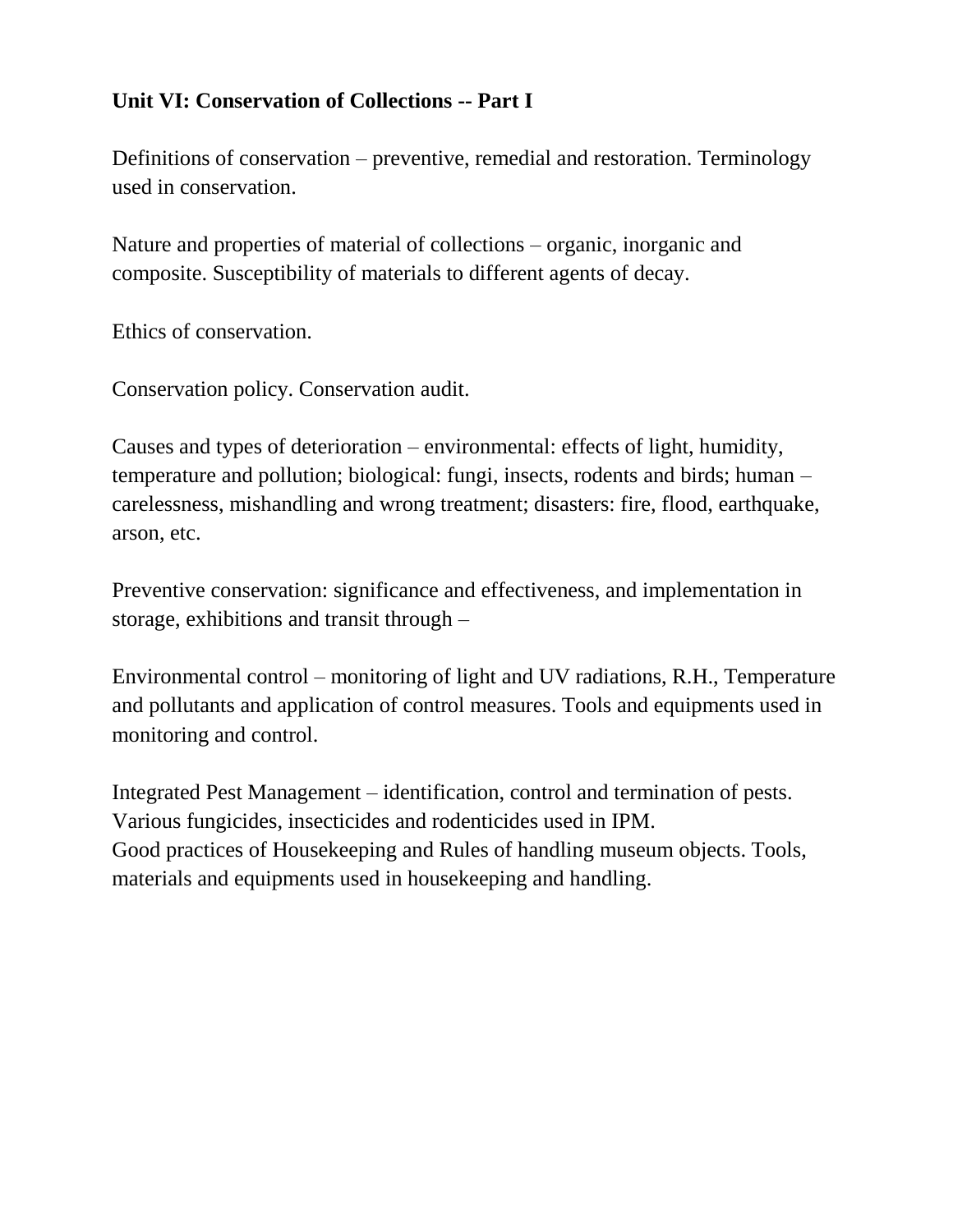# **Unit VII: Conservation of Collections -- Part II**

Methodology of remedial conservation – techniques of examination, diagnosis of type and extent of decay, documentation and testing of probable treatments, treatment of objects using suitable materials and method. Recommendations for preventive care.

Materials, equipment, tools and techniques used in remedial conservation of following materials –

- i. Paper and archival materials
- ii. Paintings on different substrate such as wall, canvas, paper, wood, textiles, palmleaf etc.
- iii. Textiles and costumes
- iv. wood, skin material, bone, horn and ivory
- v. metallic objects made of iron, copper, bronze and silver
- vi. stone objects
- vi. ceramic and glass
- vii. Biological specimens

Health and safety issues.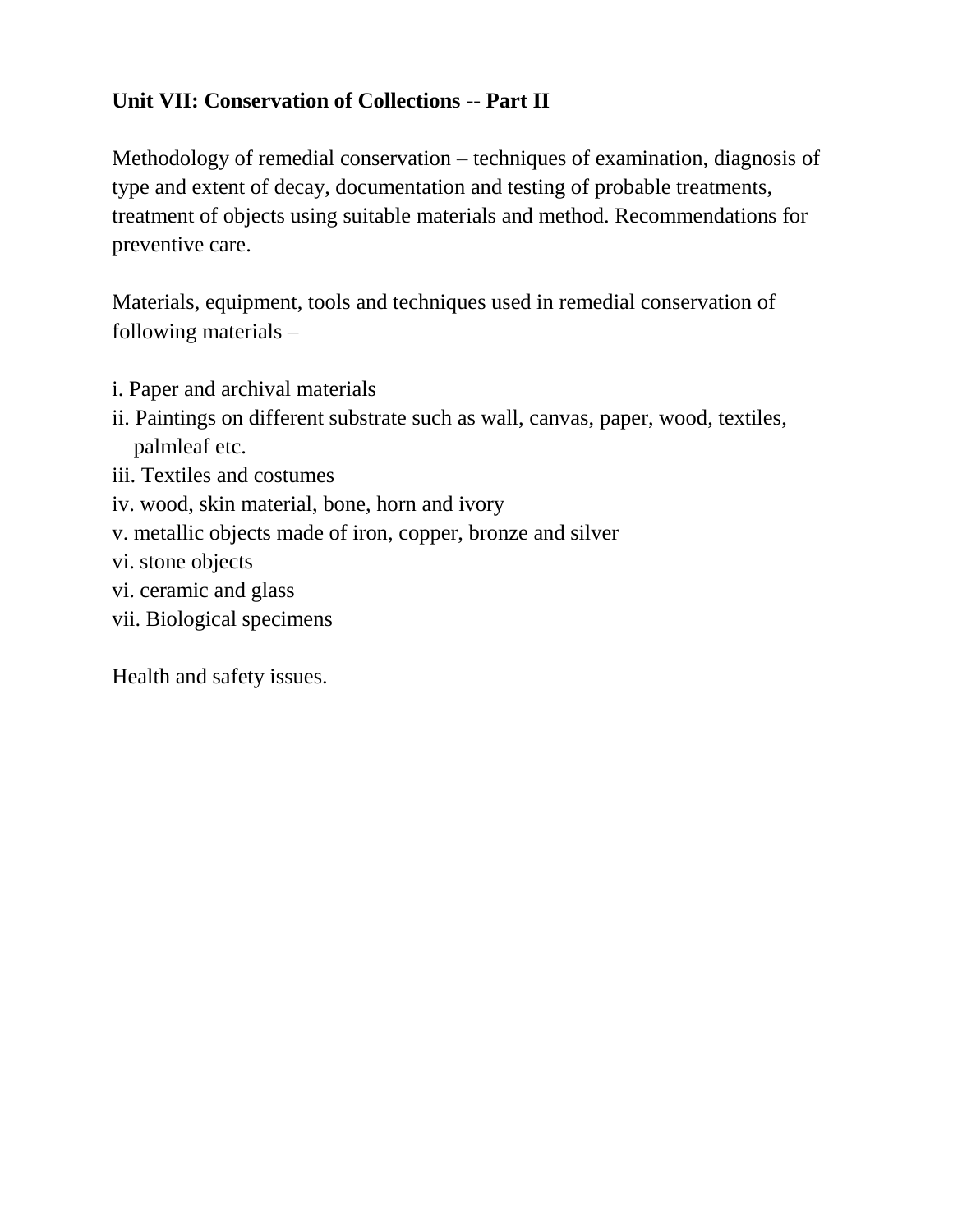# **Unit VIII: Museum Management**

Concept of Management : Foundations and evolution. Essential components of management : decision making and leadership.

Functions of management:

- Planning: Types of plans Vision and mission statements, objectives, policies, Procedures, rules, strategies, action plans, and contingency plans. Planning process, MBO, Strategic planning, Use of Critical Path method and Simple Bar method in planning.
- Organization Design staff structures, job descriptions, authority and responsibilities.
- Staffing Framing recruitment rules, methods of recruitment, training and development of human resource. Performance appraisal.
- Controlling -- process and methods of control.
- Financing -- sources of fund generation, Budget and budgeting

Project Management.

Prevention of harassment in work place.

Museum security – Risk assessment and management. Manual, physical and electronic security. Security procedures. Fire safety.

Disaster management – preparation, prevention, response and recovery.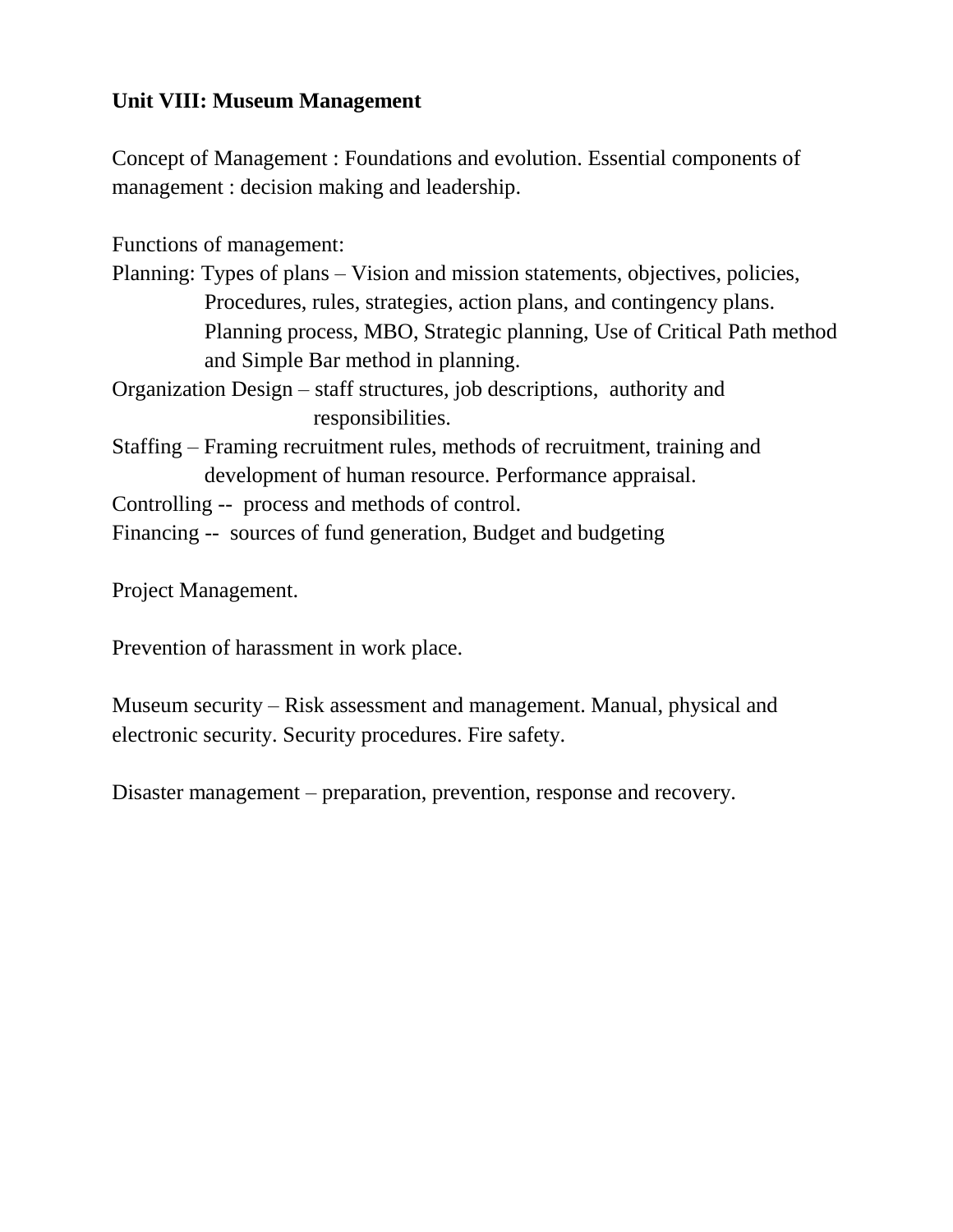#### **Unit IX: Museum Marketing and Public Relations**

Meaning and purpose of marketing and its role in museums. Marketing terminology.

Concept and types of products. Product Life cycle and marketing strategies at different stages. Museum as a multiproduct organization and a service.

Segmentation and target marketing – significance, bases and approaches.

Marketing Mix – Product, Price, Promotion and Place: significance, tools and strategies.

Marketing Research – purpose, types and methods.

Marketing versus Public Relations. Definitions and significance of Public Relations. Foundational Principles of Public relations.

Tools, tactics and strategies of Public Relations. Media relations. Public relations campaigns.